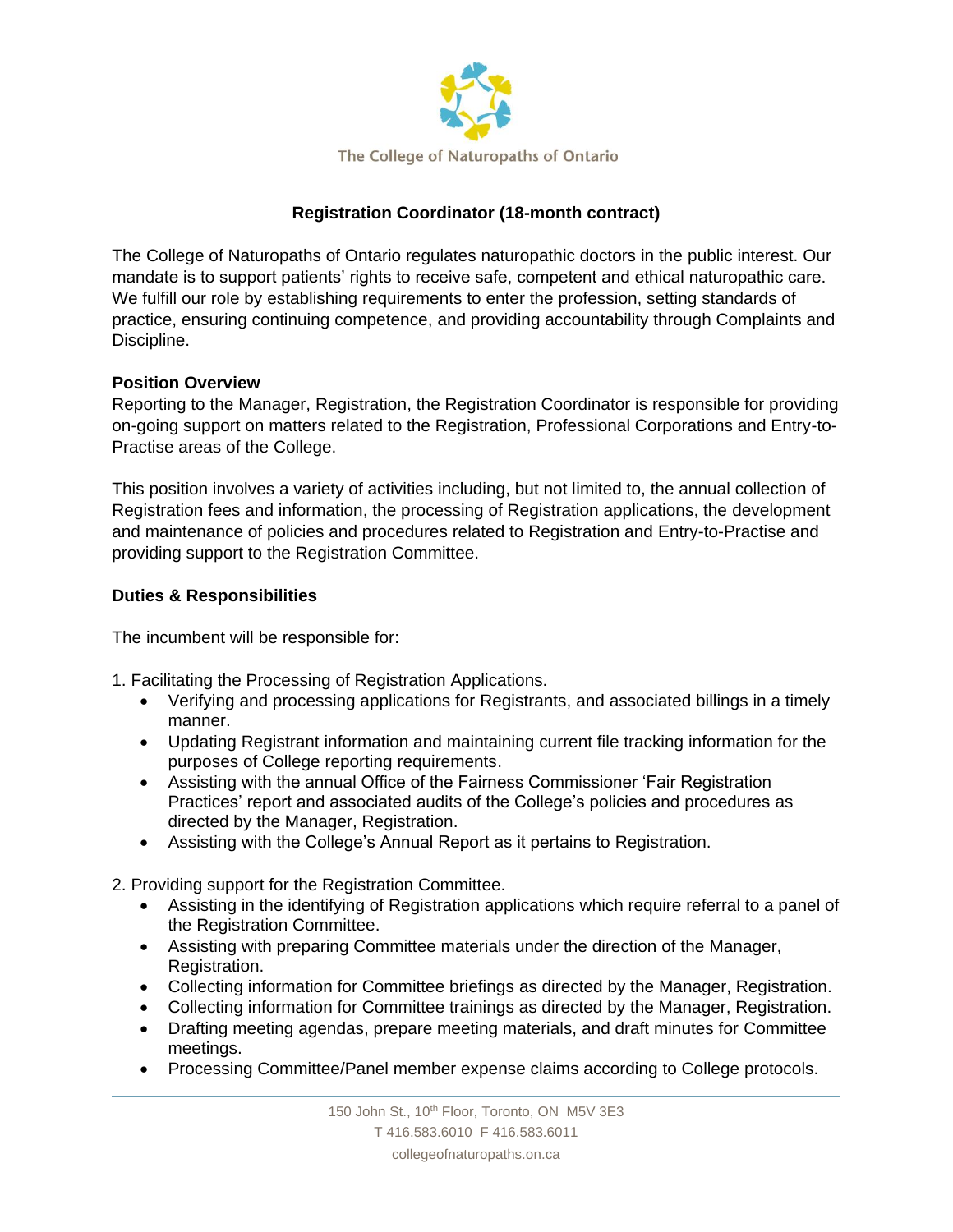3. Assisting in the smooth running of the annual Registration Renewal process.

- Assisting with updating renewal forms, tools and handbooks as needed.
- Assisting with revising existing Registration forms as needed.
- Reviewing for accuracy, data collected by Registrants on their Information Return.
- Assisting with preparing Notices of Intent to Suspend for those Registrants who do not renew their Registration by the deadline and/or submitted incorrect information on their Return.
- Pulling reports to monitor renewal numbers during annual renewal period.
- 4. Performing General Duties related to Registration and Entry-to-Practise
	- Maintaining the Public Register and Corporation Register under the direction of the Manager, Registration.
	- Assisting with the Health Force Ontario data collection and annual reporting in accordance with their requirements.
	- Maintaining knowledge of College policies around Registration, Entry-to-Practise and Prior Learning Assessment and Recognition (PLAR).
	- Maintaining knowledge of the Ontario Human Rights Code and accessibility legislation as it pertains to the College's general duty to accommodate.
	- Providing accurate and prompt responses to inquiries from the public, Registrants, and stakeholders concerning Registration.
	- Updating database and website content as required.
	- Assisting in the implementation of best practices in conjunction with the Office of the Fairness Commissioner's 'fairness principles.'
	- Ensuring all correspondence, reports and documents are prepared for distribution quickly and accurately as directed by the Manager, Registration.
	- Drafting and updating Registration materials under the direction of the Manager, Registration, including handbooks, forms and letters.
	- Assisting in the ongoing development of the department's operational policies and procedural manuals for Registration.
	- Providing Entry-to-Practise support as directed by the Manager, Registration, including but not limited to verifying and processing applications for registration, processing PLAR applications, assisting with PLAR Committee/Decision panel meetings, responding to Applicant inquiries and providing general department coverage as needed.
	- 5. Other Duties
	- Perform other duties as assigned.

#### **Qualifications**

The Registration Coordinator will be extremely reliable with the commitment to take pride in, and ownership of, all projects and initiatives. They must ensure that all work is high quality and is completed on deadline.

#### **Education**

• A post-secondary education is required.

#### Skills and Experience

The following are the minimum level of skills and experience of the incumbent: